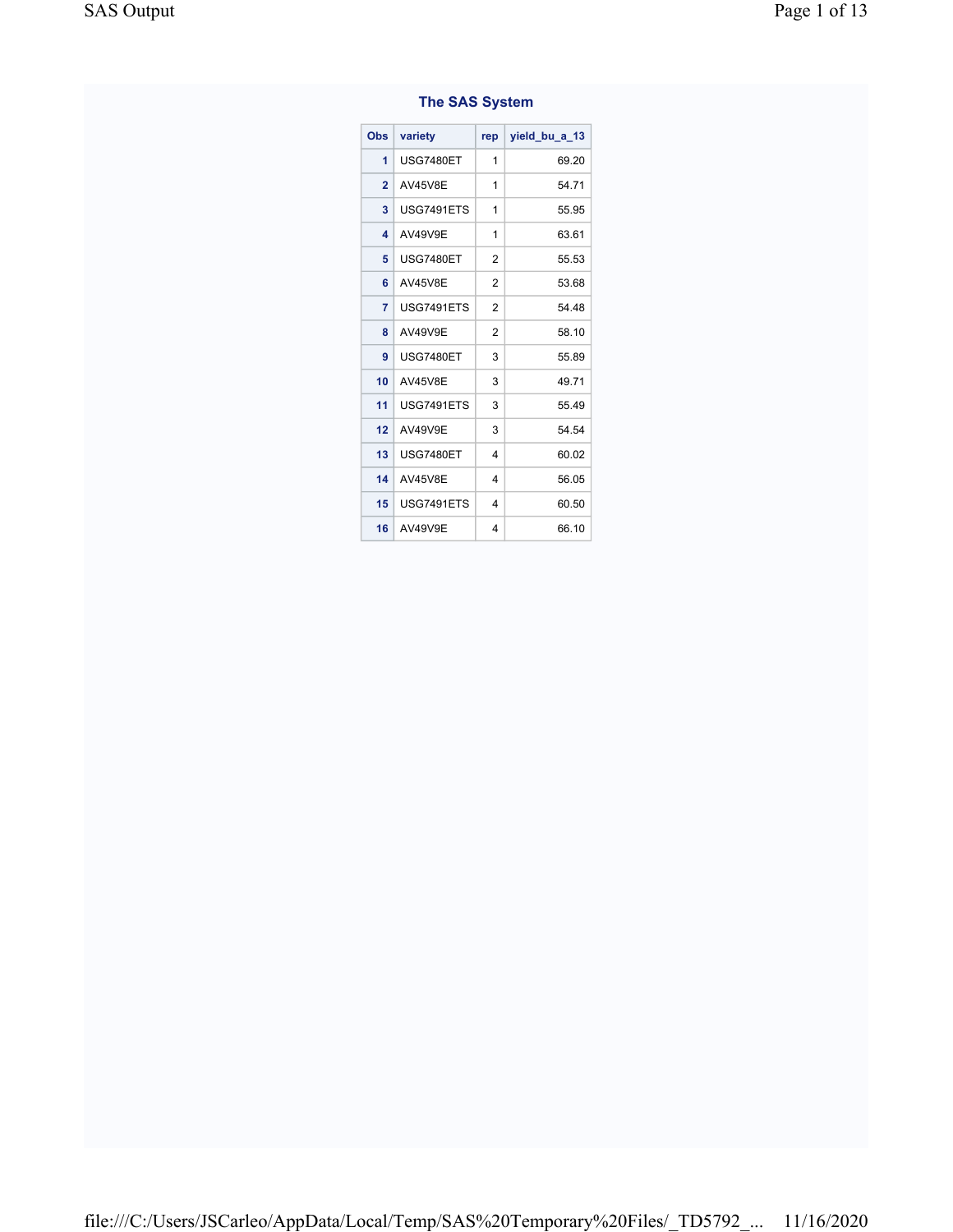### The GLM Procedure

| <b>Class Level Information</b>           |               |                                      |    |  |  |  |
|------------------------------------------|---------------|--------------------------------------|----|--|--|--|
| <b>Class</b>                             | <b>Levels</b> | <b>Values</b>                        |    |  |  |  |
| rep                                      | 4             | 1234                                 |    |  |  |  |
| variety                                  | 4             | AV45V8E AV49V9E USG7480ET USG7491ETS |    |  |  |  |
| <b>Number of Observations Read</b><br>16 |               |                                      |    |  |  |  |
| <b>Number of Observations Used</b>       |               |                                      | 16 |  |  |  |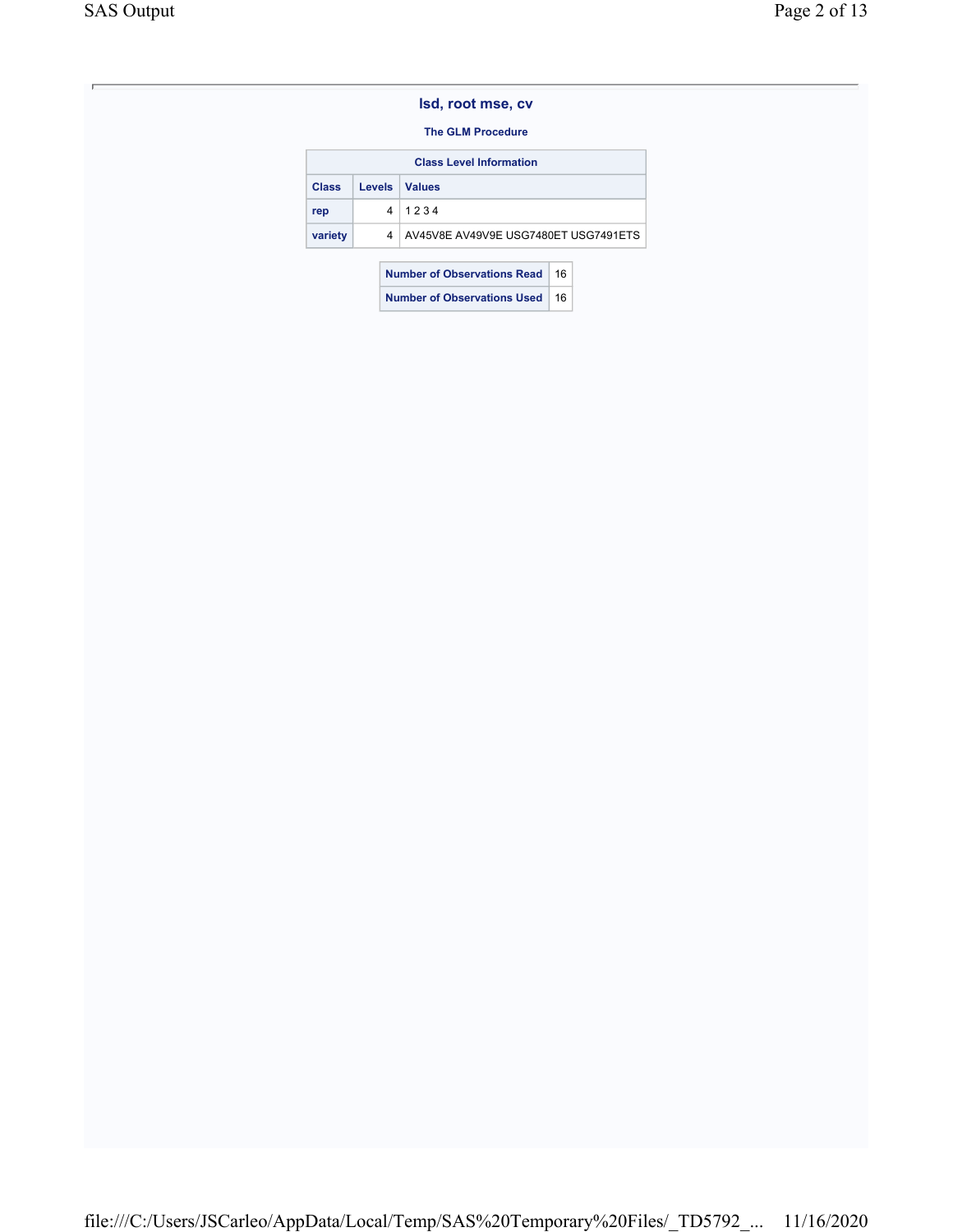#### The GLM Procedure

Dependent Variable: yield\_bu\_a\_13

| <b>Source</b>          | DF. | <b>Sum of Squares</b> | Mean Square   F Value |       | Pr > F |
|------------------------|-----|-----------------------|-----------------------|-------|--------|
| <b>Model</b>           | 3   | 131.6506500           | 43.8835500            | 2 1 3 | 01499  |
| Error                  | 12  | 247.4104500           | 20.6175375            |       |        |
| <b>Corrected Total</b> | 15  | 379.0611000           |                       |       |        |

|  | <b>R-Square</b>                                              |    | <b>Coeff Var</b>   |                | <b>Root MSE</b>    | yield bu a 13 Mean |                |        |
|--|--------------------------------------------------------------|----|--------------------|----------------|--------------------|--------------------|----------------|--------|
|  | 0.347307                                                     |    | 7.866350           | 4.540654       |                    | 57.72250           |                |        |
|  | <b>Source</b><br>DF<br><b>Type ISS</b><br><b>Mean Square</b> |    |                    | <b>F</b> Value | Pr > F             |                    |                |        |
|  | variety                                                      | 3  | 131.6506500        | 43.8835500     |                    |                    | 213            | 0.1499 |
|  |                                                              |    |                    |                |                    |                    |                |        |
|  | <b>Source</b>                                                | DF | <b>Type III SS</b> |                | <b>Mean Square</b> |                    | <b>F</b> Value | Pr > F |
|  | variety                                                      | 3  | 131.6506500        |                | 43.8835500         |                    | 2 13           | 0.1499 |

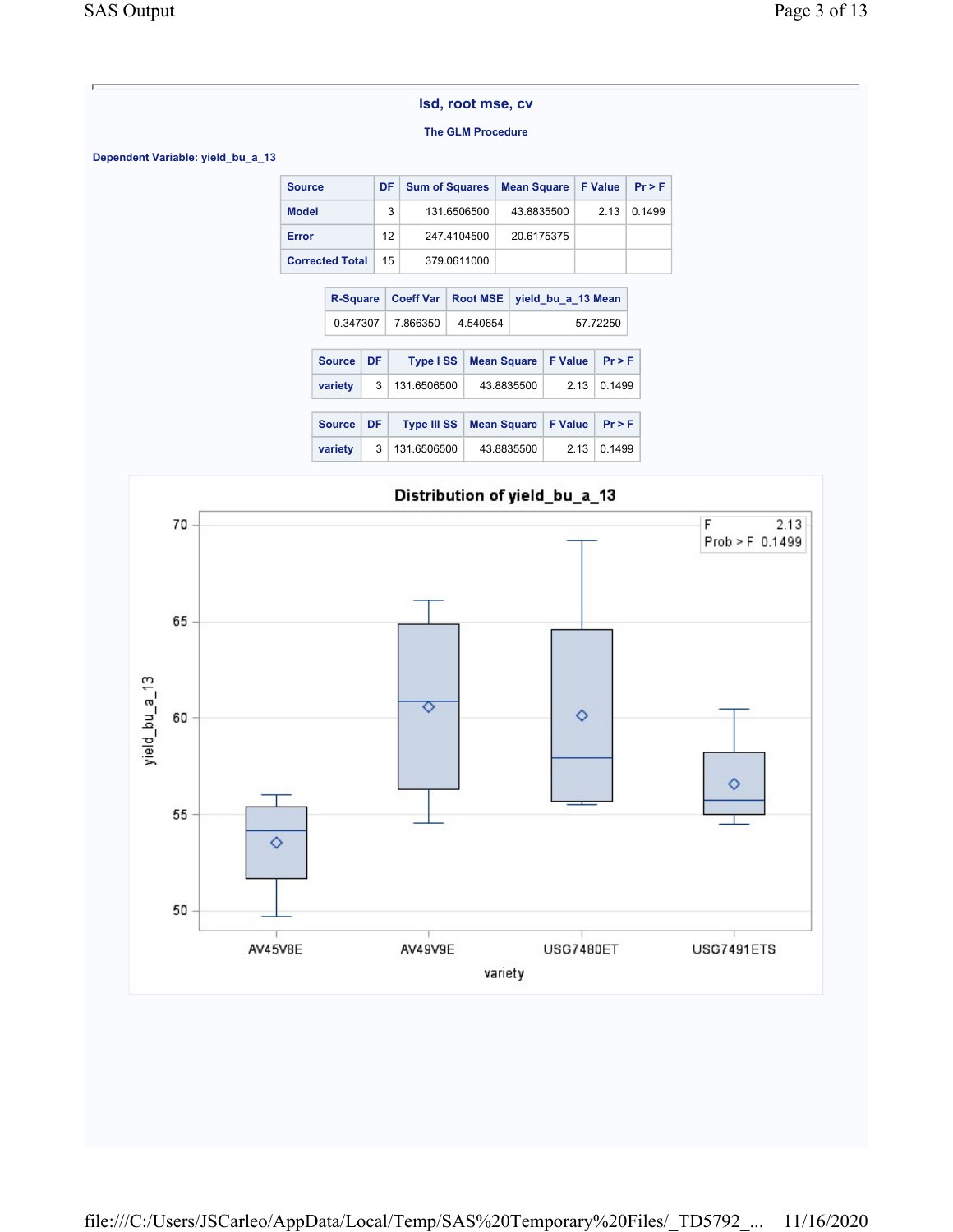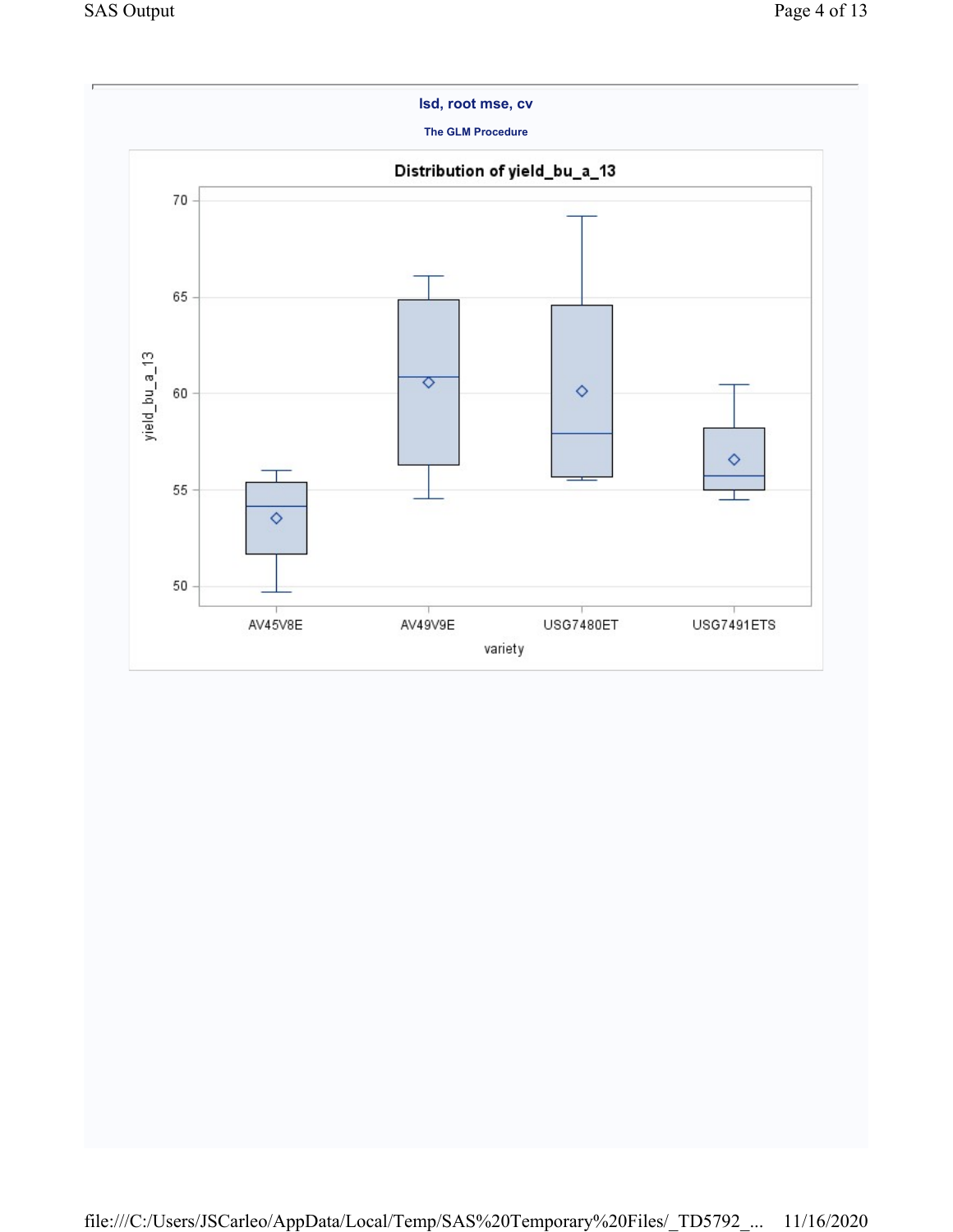### The GLM Procedure

### t Tests (LSD) for yield\_bu\_a\_13

Note: This test controls the Type I comparisonwise error rate, not the experimentwise error rate.

| Alpha                               | 01       |
|-------------------------------------|----------|
| <b>Error Degrees of Freedom</b>     | 12       |
| <b>Error Mean Square</b>            | 20 61754 |
| <b>Critical Value of t</b>          | 1.78229  |
| <b>Least Significant Difference</b> | 57224    |

|            |   | Means with the same letter are not<br>significantly different. |        |         |            |  |  |  |  |
|------------|---|----------------------------------------------------------------|--------|---------|------------|--|--|--|--|
| t Grouping |   | Mean                                                           | N      | variety |            |  |  |  |  |
|            |   | А                                                              | 60.588 | 4       | AV49V9E    |  |  |  |  |
|            |   | А                                                              |        |         |            |  |  |  |  |
|            |   | А                                                              | 60.160 | 4       | USG7480ET  |  |  |  |  |
|            |   | А                                                              |        |         |            |  |  |  |  |
|            | R | А                                                              | 56.605 | 4       | USG7491ETS |  |  |  |  |
|            | R |                                                                |        |         |            |  |  |  |  |
|            | R |                                                                | 53.538 | 4       | AV45V8E    |  |  |  |  |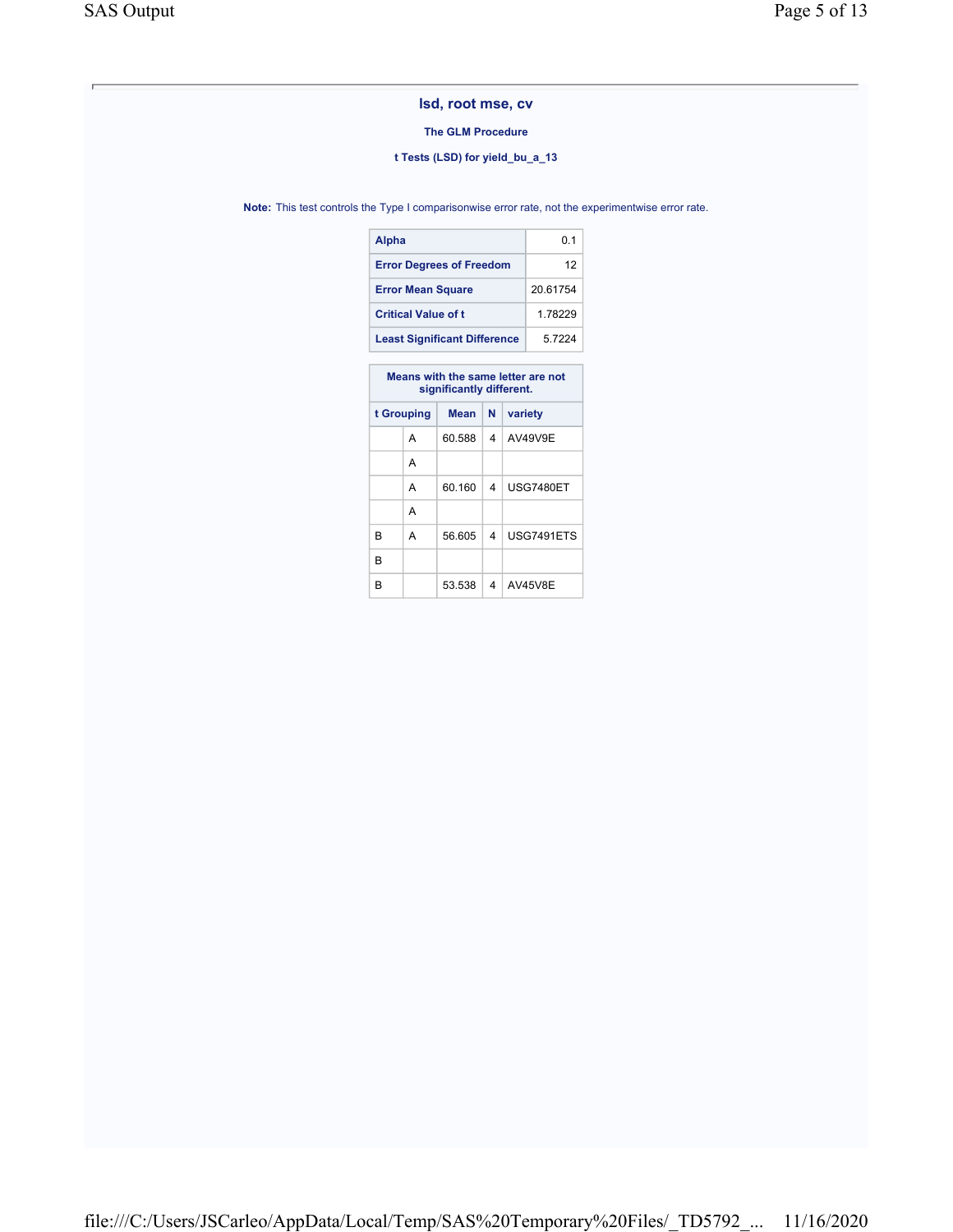### The Mixed Procedure

| <b>Model Information</b>        |                     |  |  |  |
|---------------------------------|---------------------|--|--|--|
| Data Set                        | WORK.AVT 2020       |  |  |  |
| <b>Dependent Variable</b>       | yield bu a 13       |  |  |  |
| <b>Covariance Structure</b>     | Variance Components |  |  |  |
| <b>Estimation Method</b>        | RFMI                |  |  |  |
| <b>Residual Variance Method</b> | Profile             |  |  |  |
| <b>Fixed Effects SE Method</b>  | Kenward-Roger       |  |  |  |
| Degrees of Freedom Method       | Kenward-Roger       |  |  |  |

| <b>Class Level Information</b> |                 |                                        |  |  |
|--------------------------------|-----------------|----------------------------------------|--|--|
| <b>Class</b>                   | Levels   Values |                                        |  |  |
| rep                            |                 | 41234                                  |  |  |
| variety                        |                 | 4 AV45V8E AV49V9E USG7480ET USG7491ETS |  |  |

| <b>Dimensions</b>            |    |  |  |
|------------------------------|----|--|--|
| <b>Covariance Parameters</b> | 2  |  |  |
| <b>Columns in X</b>          | 5  |  |  |
| <b>Columns in Z</b>          |    |  |  |
| <b>Subjects</b>              |    |  |  |
| <b>Max Obs per Subject</b>   | 16 |  |  |
|                              |    |  |  |

| <b>Number of Observations</b>          |    |  |  |
|----------------------------------------|----|--|--|
| <b>Number of Observations Read</b>     | 16 |  |  |
| <b>Number of Observations Used</b>     | 16 |  |  |
| <b>Number of Observations Not Used</b> |    |  |  |

| <b>Iteration History</b> |                  |  |                               |                  |  |  |
|--------------------------|------------------|--|-------------------------------|------------------|--|--|
|                          | <b>Iteration</b> |  | Evaluations   -2 Res Log Like | <b>Criterion</b> |  |  |
|                          | 0                |  | 75.91340682                   |                  |  |  |
|                          |                  |  | 72.53570974                   | 0.00000000       |  |  |

### Convergence criteria met.

| <b>Covariance Parameter Estimates</b> |                 |  |  |  |
|---------------------------------------|-----------------|--|--|--|
| <b>Cov Parm</b>                       | <b>Estimate</b> |  |  |  |
| rep                                   | 10 1470         |  |  |  |
| <b>Residual</b>                       | 10.4705         |  |  |  |

| <b>Fit Statistics</b>           |      |  |  |  |  |  |  |
|---------------------------------|------|--|--|--|--|--|--|
| -2 Res Log Likelihood           | 72.5 |  |  |  |  |  |  |
| <b>AIC (Smaller is Better)</b>  | 76.5 |  |  |  |  |  |  |
| <b>AICC (Smaller is Better)</b> | 77.9 |  |  |  |  |  |  |
| <b>BIC (Smaller is Better)</b>  | 75.3 |  |  |  |  |  |  |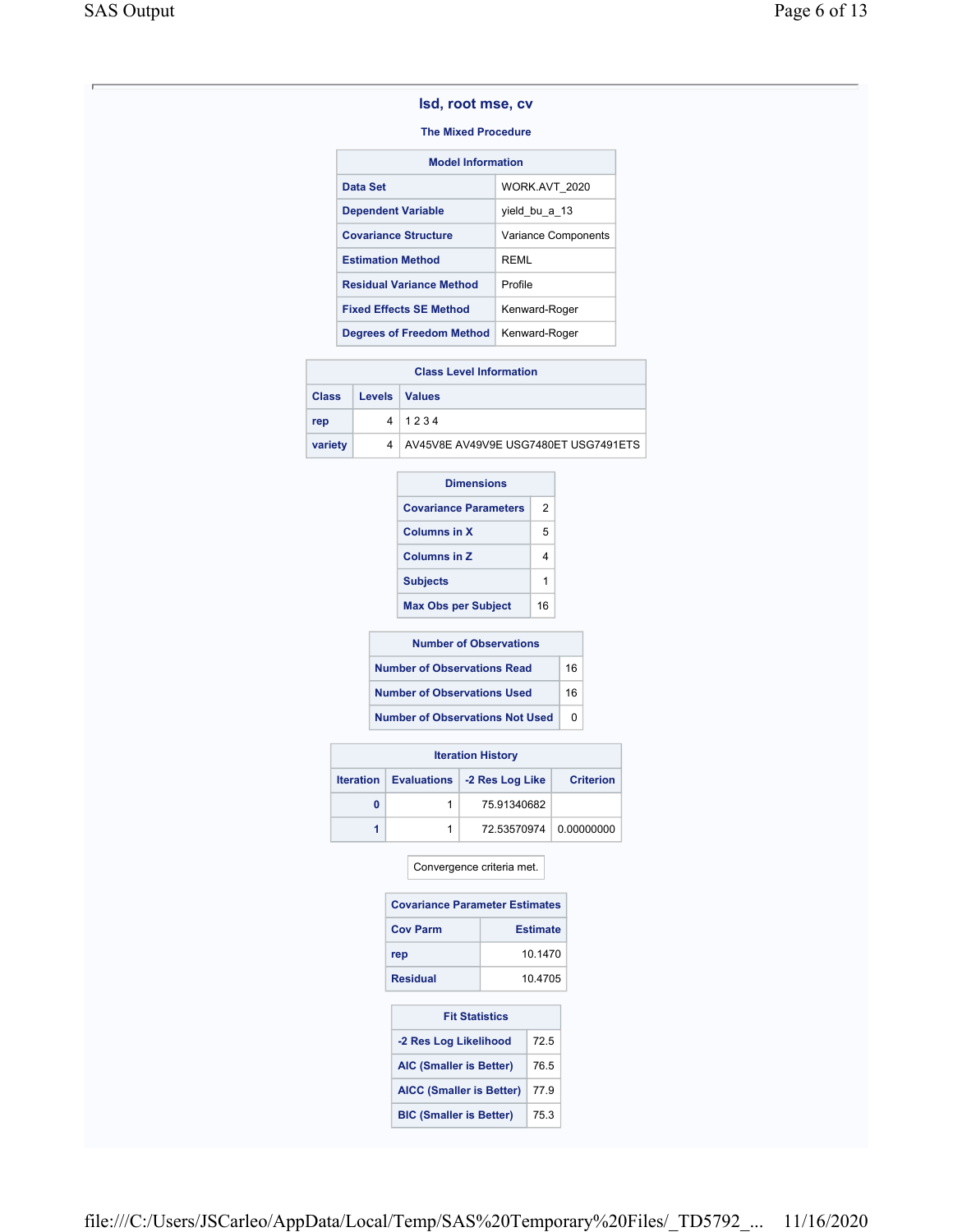| <b>Type 3 Tests of Fixed Effects</b> |                                      |   |  |                    |  |  |  |
|--------------------------------------|--------------------------------------|---|--|--------------------|--|--|--|
| Effect                               | Num DF   Den DF   F Value   $Pr > F$ |   |  |                    |  |  |  |
| variety                              | 3                                    | 9 |  | $4.19 \mid 0.0410$ |  |  |  |

| <b>Least Squares Means</b> |                  |                 |                       |      |         |         |  |  |  |  |
|----------------------------|------------------|-----------------|-----------------------|------|---------|---------|--|--|--|--|
| <b>Effect</b>              | variety          | <b>Estimate</b> | <b>Standard Error</b> | DF   | t Value | Pr >  t |  |  |  |  |
| variety                    | AV45V8E          | 53.5375         | 2.2703                | 6.95 | 23.58   | < 0001  |  |  |  |  |
| variety                    | AV49V9E          | 60.5875         | 2.2703                | 6.95 | 26.69   | < 0001  |  |  |  |  |
| variety                    | <b>USG7480ET</b> | 60.1600         | 2.2703                | 6.95 | 26.50   | < 0001  |  |  |  |  |
| variety                    | USG7491ETS       | 56.6050         | 2.2703                | 6.95 | 24.93   | < 0001  |  |  |  |  |

| <b>Differences of Least Squares Means</b> |                |                   |                 |                       |   |         |         |  |  |  |
|-------------------------------------------|----------------|-------------------|-----------------|-----------------------|---|---------|---------|--|--|--|
| <b>Effect</b>                             | variety        | variety           | <b>Estimate</b> | <b>Standard Error</b> |   |         | Pr >  t |  |  |  |
| variety                                   | <b>AV45V8E</b> | AV49V9E           | $-7.0500$       | 2.2881                | 9 | $-3.08$ | 0.0131  |  |  |  |
| variety                                   | <b>AV45V8E</b> | <b>USG7480ET</b>  | $-6.6225$       | 2.2881                | 9 | $-2.89$ | 0.0178  |  |  |  |
| variety                                   | AV45V8E        | <b>USG7491ETS</b> | $-3.0675$       | 2.2881                | 9 | $-1.34$ | 0.2129  |  |  |  |
| variety                                   | AV49V9E        | <b>USG7480ET</b>  | 0.4275          | 2.2881                | 9 | 0.19    | 0.8559  |  |  |  |
| variety                                   | AV49V9E        | <b>USG7491ETS</b> | 3.9825          | 2.2881                | 9 | 1.74    | 0.1158  |  |  |  |
| variety                                   | USG7480ET      | USG7491ETS        | 3.5550          | 2.2881                | 9 | 1.55    | 0.1547  |  |  |  |

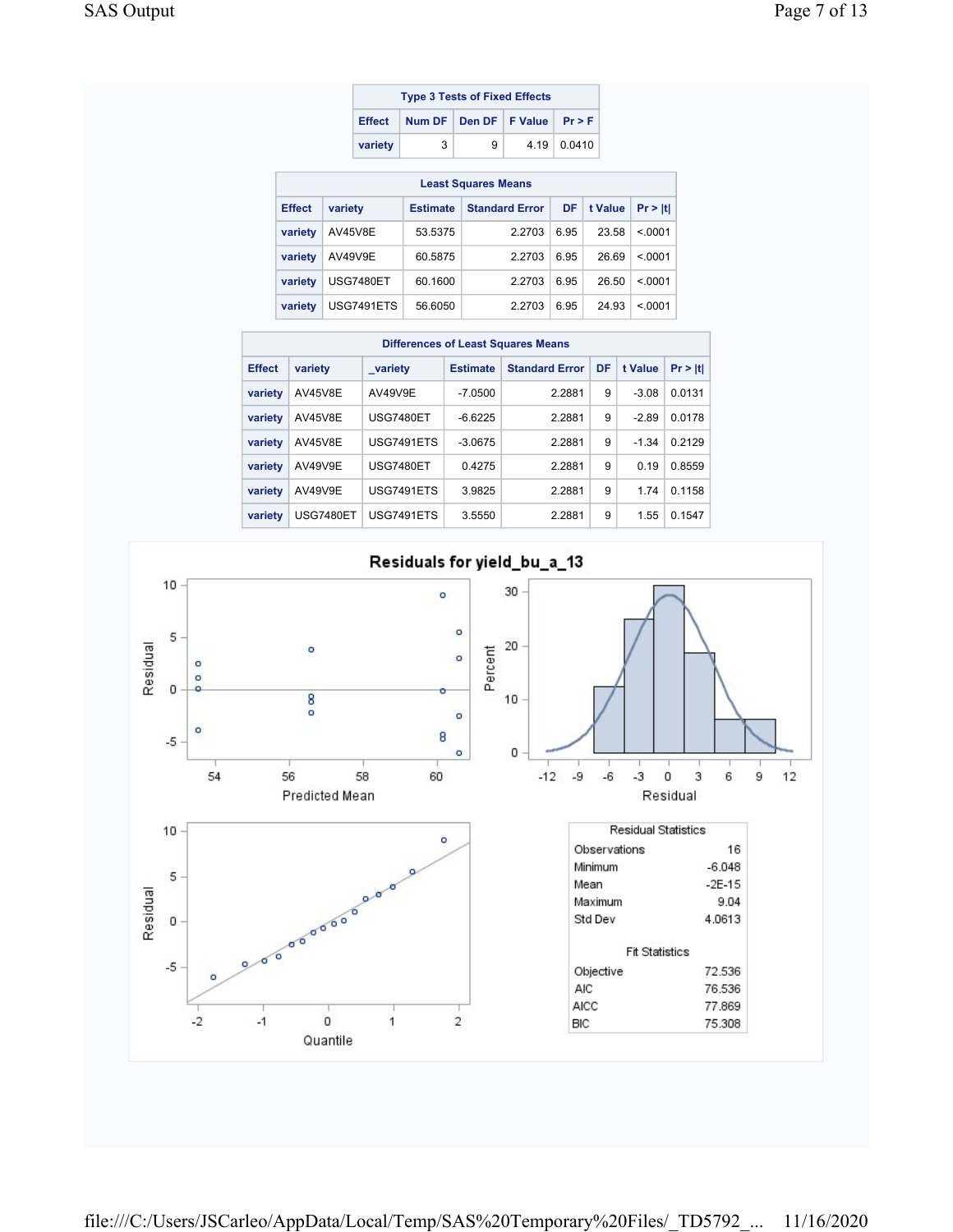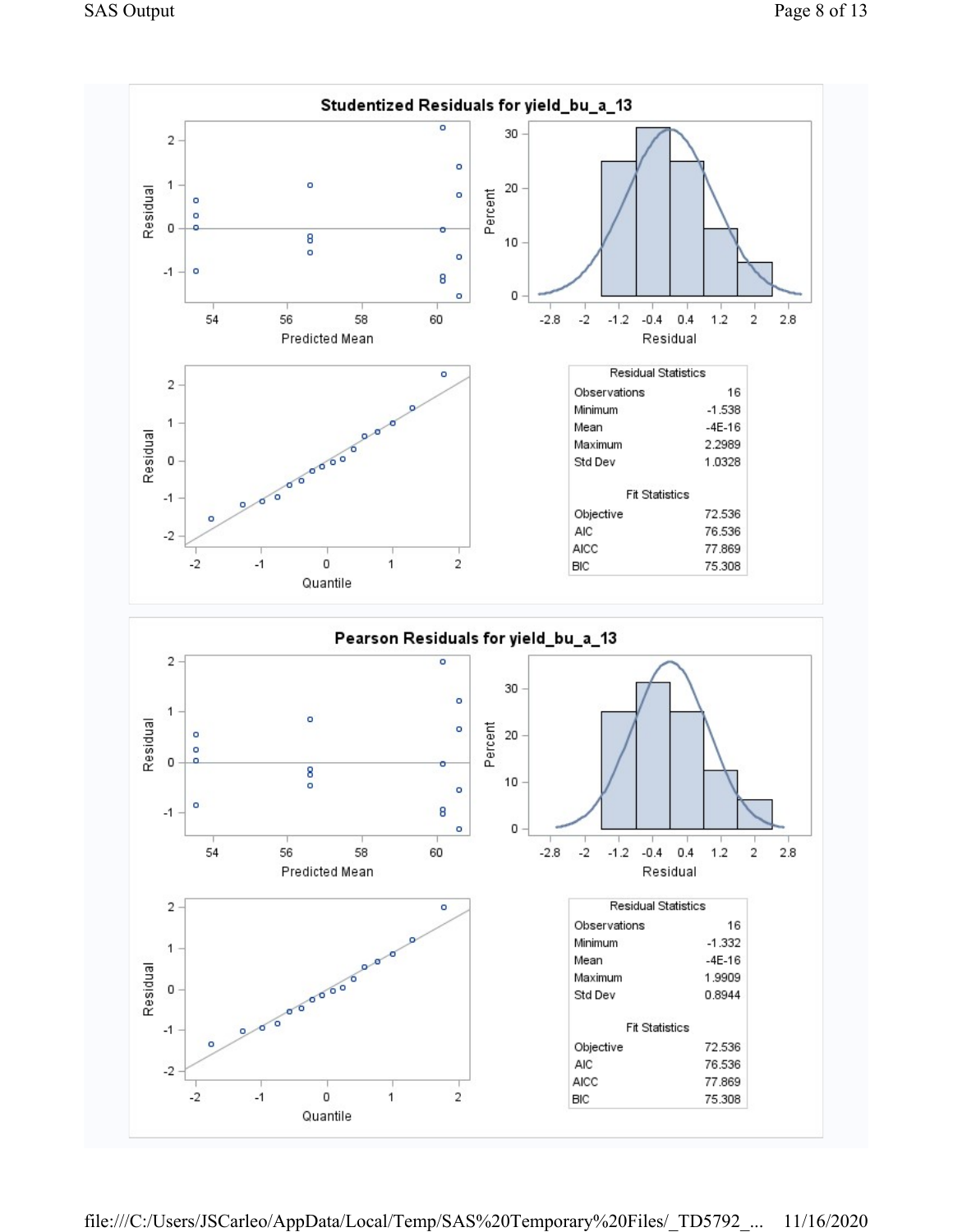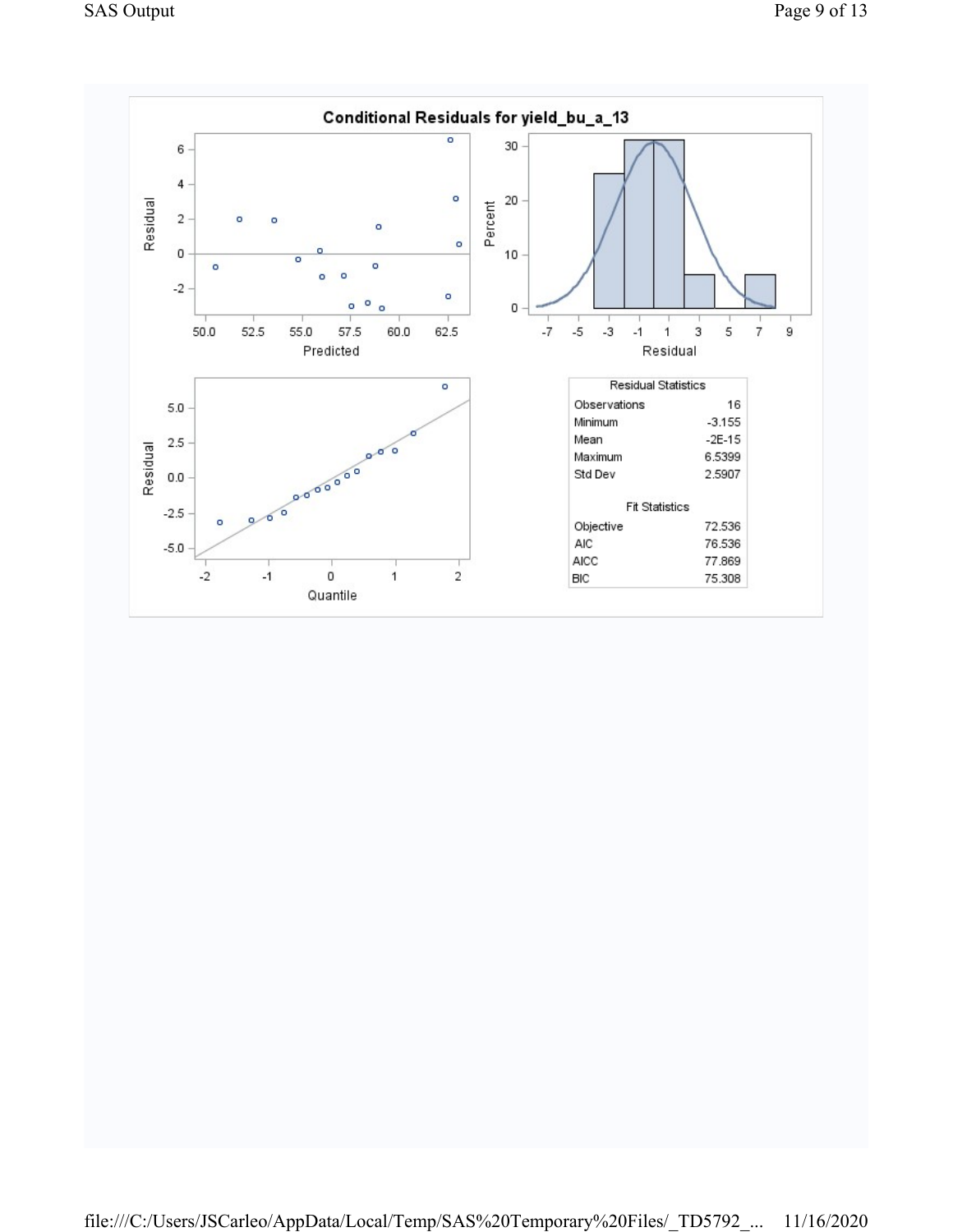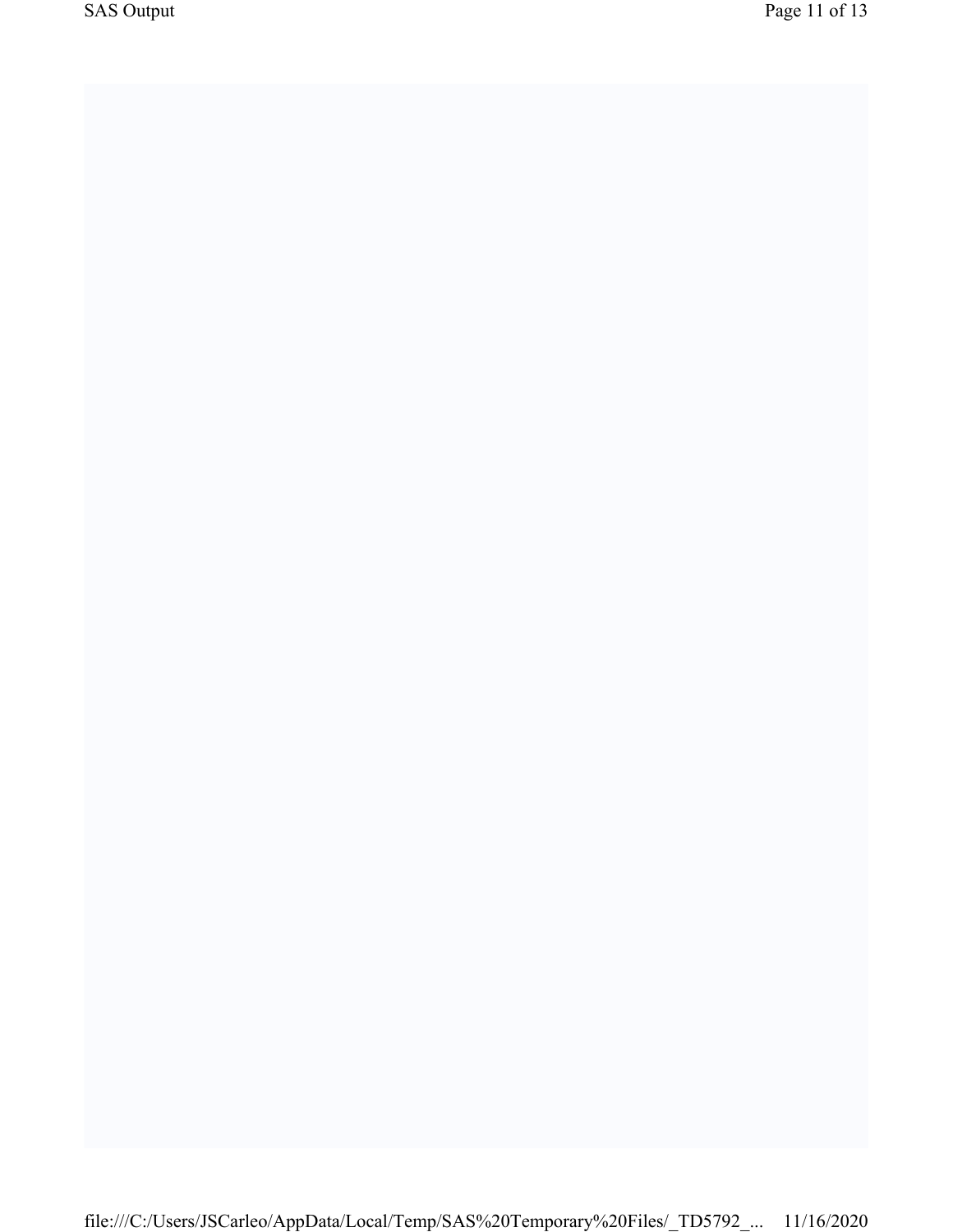### Effect=variety Method=LSD(P<0.05) Set=1

| <b>Obs</b>     | variety        | <b>Estimate</b> | <b>Standard Error</b> | Letter<br><b>Group</b> |
|----------------|----------------|-----------------|-----------------------|------------------------|
| $\blacksquare$ | AV49V9E        | 60.5875         | 2.2703                | A                      |
| $\mathcal{P}$  | USG7480ET      | 60.1600         | 2.2703                | A                      |
| 3              | USG7491ETS     | 56.6050         | 2.2703                | AB                     |
| 4              | <b>AV45V8E</b> | 53.5375         | 2.2703                | в                      |